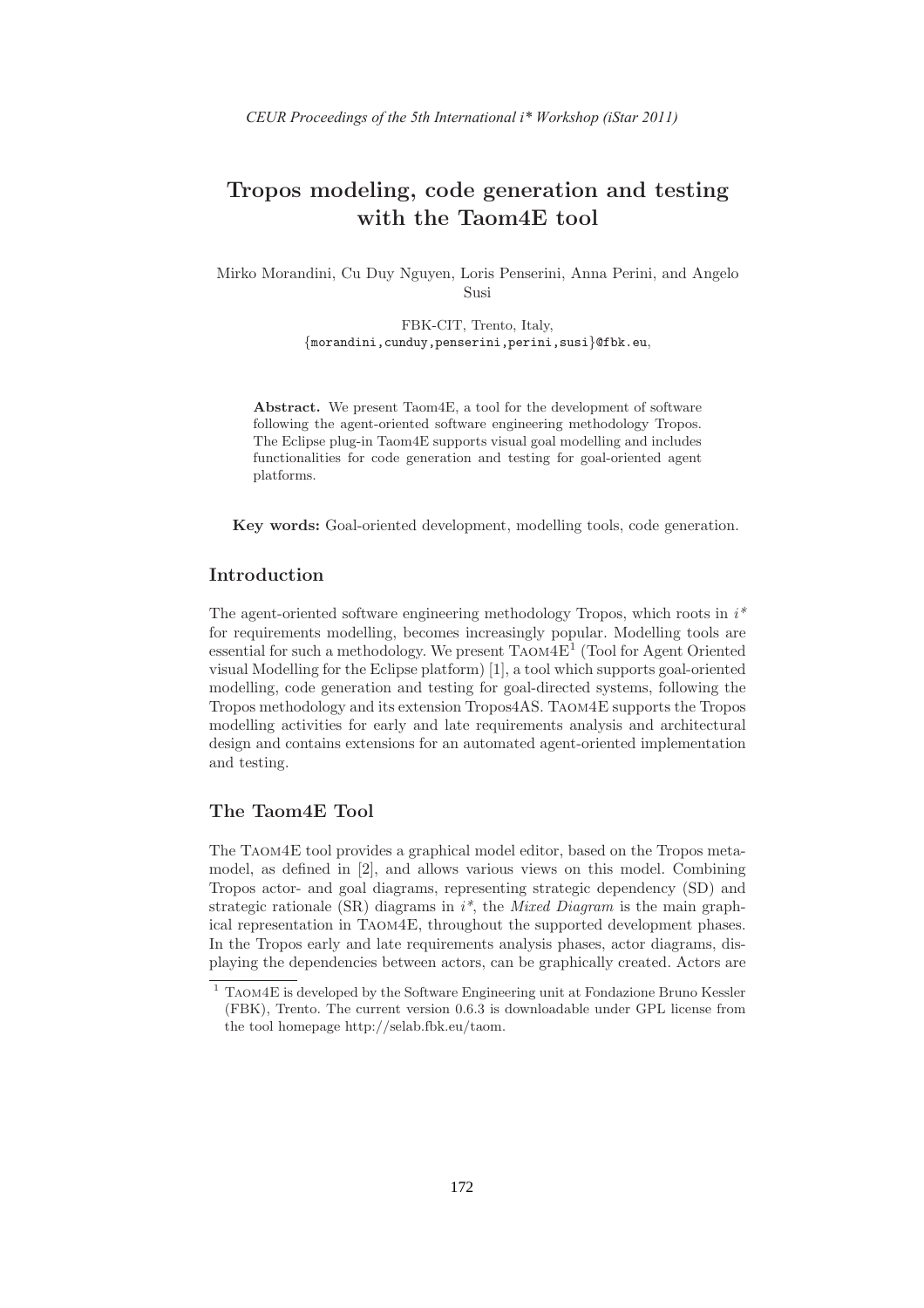

Fig. 1. Interface of the Taom4E Eclipse plug-in.

detailed in a goal diagram, which is graphically shown in a "balloon" associated to the actor. In this balloon, delegated goals are visualized and can be decomposed to more detailed goals, operationalized by plans or delegated to other actors. An actor representing the system-to-be can be furthermore detailed to a multi-agent system, in an architectural design diagram. These development phases provide different views on a single Taom4E model, thus ensuring traceability, but not yet preserving the model history. Figure 1 shows the principal view of the tool front-end. Models are edited according to the Tropos graphical notation, provided by the Palette window. Tabs are used to switch between model views of the different phases (ER, LR,...). Visualized diagrams are views on the whole model, whose components are displayed in the Outline window. In the Navigator in the left-hand side window, the folders with the output of the  $t2x$  code generation tool are actually shown, for each actor in the system.

#### Architecture and Extensions

Various extensions to the TAOM4E model editor are provided. The  $t2x$  code generation tool maps goal models to a goal-directed implementation on the Jadex BDI agent platform, explicitly preserving goal models at run-time and providing the proper middleware for navigating this model and acting according to it. Agent code can be generated from the graphical interface, and the implemented prototypes are executable directly from the Eclipse user interface. Moreover, extensions for environment and condition modelling according to the Tropos4AS